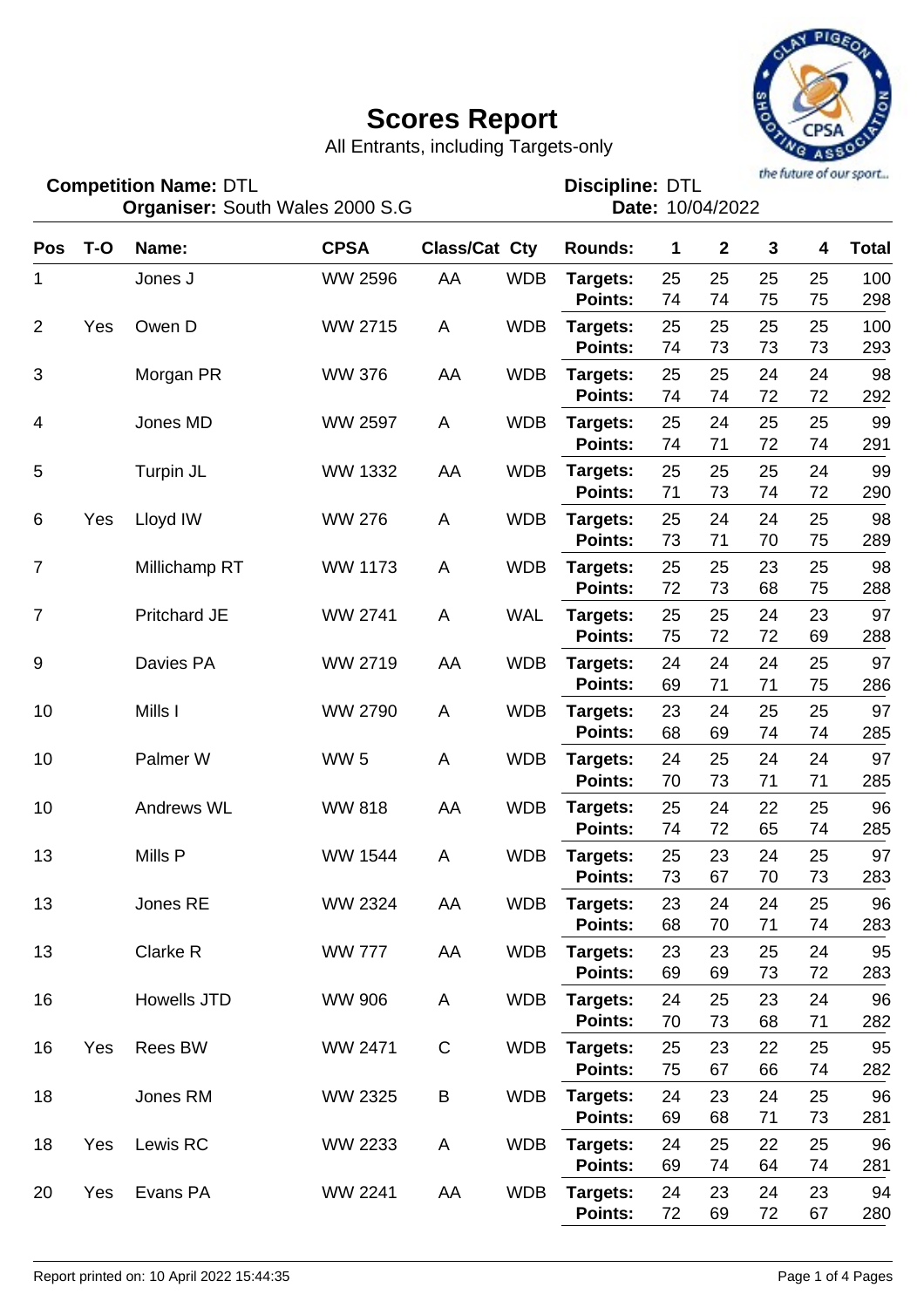

All Entrants, including Targets-only

| <b>Competition Name: DTL</b><br><b>Organiser: South Wales 2000 S.G</b> |       |                    |                |                      |            | the future of our sport<br><b>Discipline: DTL</b><br>Date: 10/04/2022 |          |              |             |          |              |
|------------------------------------------------------------------------|-------|--------------------|----------------|----------------------|------------|-----------------------------------------------------------------------|----------|--------------|-------------|----------|--------------|
| Pos                                                                    | $T-O$ | Name:              | <b>CPSA</b>    | <b>Class/Cat Cty</b> |            | <b>Rounds:</b>                                                        | 1        | $\mathbf{2}$ | $\mathbf 3$ | 4        | <b>Total</b> |
| 21                                                                     |       | <b>Butler AE</b>   | <b>WW 1773</b> | A                    | <b>WDB</b> | Targets:<br><b>Points:</b>                                            | 24<br>71 | 23<br>68     | 24<br>67    | 25<br>73 | 96<br>279    |
| 21                                                                     |       | Evans DI           | <b>WW 433</b>  | A                    | <b>WDB</b> | Targets:<br><b>Points:</b>                                            | 23<br>66 | 24<br>72     | 24<br>72    | 24<br>69 | 95<br>279    |
| 23                                                                     |       | <b>Waite D</b>     | <b>WW 2577</b> | B                    | <b>WDB</b> | Targets:<br><b>Points:</b>                                            | 24<br>72 | 23<br>67     | 24<br>69    | 23<br>69 | 94<br>277    |
| 24                                                                     | Yes   | Evans RA           | WW 2340        | A                    | <b>WDB</b> | Targets:<br><b>Points:</b>                                            | 24<br>69 | 24<br>71     | 22<br>66    | 24<br>70 | 94<br>276    |
| 24                                                                     |       | Parry EG           | <b>WW 1202</b> | A                    | <b>WDB</b> | Targets:<br><b>Points:</b>                                            | 23<br>67 | 23<br>69     | 24<br>70    | 24<br>70 | 94<br>276    |
| 26                                                                     |       | Probert WD         | <b>WW 2582</b> | A                    | <b>WDB</b> | Targets:<br><b>Points:</b>                                            | 24<br>71 | 23<br>67     | 23<br>68    | 24<br>69 | 94<br>275    |
| 27                                                                     |       | Owen DA            | <b>WW 2824</b> | B                    | <b>WDB</b> | Targets:<br><b>Points:</b>                                            | 23<br>65 | 24<br>72     | 23<br>66    | 25<br>71 | 95<br>274    |
| 27                                                                     | Yes   | <b>JONES L</b>     | N <sub>5</sub> |                      |            | Targets:<br><b>Points:</b>                                            | 22<br>66 | 24<br>70     | 23<br>65    | 25<br>73 | 94<br>274    |
| 29                                                                     |       | Vaughan R          | EE 101008      | A                    | H/W        | Targets:<br><b>Points:</b>                                            | 24<br>69 | 23<br>66     | 25<br>73    | 22<br>64 | 94<br>272    |
| 30                                                                     | Yes   | <b>Bullock G</b>   | <b>WW 627</b>  | A                    | <b>WDB</b> | Targets:<br><b>Points:</b>                                            | 22<br>65 | 24<br>67     | 23<br>66    | 25<br>73 | 94<br>271    |
| 30                                                                     |       | <b>Clifton W</b>   | <b>WW 1078</b> | A                    | <b>WDB</b> | Targets:<br><b>Points:</b>                                            | 24<br>71 | 23<br>68     | 22<br>63    | 23<br>69 | 92<br>271    |
| 30                                                                     |       | Perry D            | <b>WW 2948</b> | A                    | <b>WDB</b> | Targets:<br><b>Points:</b>                                            | 24<br>69 | 21<br>63     | 24<br>71    | 23<br>68 | 92<br>271    |
| 30                                                                     |       | <b>Ricketts DG</b> | <b>WW 556</b>  | A                    | <b>WDB</b> | Targets:<br><b>Points:</b>                                            | 24<br>70 | 24<br>72     | 22<br>65    | 22<br>64 | 92<br>271    |
| 34                                                                     |       | Williams MW        | WW 2840        | B                    | <b>WDB</b> | Targets:<br>Points:                                                   | 23<br>66 | 24<br>72     | 23<br>64    | 23<br>66 | 93<br>268    |
| 34                                                                     | Yes   | AR GWYNNE          | N <sub>4</sub> |                      |            | Targets:<br>Points:                                                   | 23<br>68 | 23<br>66     | 22<br>66    | 23<br>68 | 91<br>268    |
| 36                                                                     |       | Williams A         | WW 3013        | B                    | <b>WDB</b> | Targets:<br>Points:                                                   | 21<br>61 | 23<br>66     | 25<br>75    | 22<br>65 | 91<br>267    |
| 37                                                                     |       | Fairclough J       | EE 140968      | C                    | SOM        | Targets:<br>Points:                                                   | 24<br>68 | 21<br>59     | 25<br>73    | 23<br>66 | 93<br>266    |
| 38                                                                     |       | Thomas RC          | <b>WW 1427</b> | B                    | <b>WDB</b> | Targets:<br>Points:                                                   | 23<br>67 | 22<br>65     | 23<br>65    | 22<br>65 | 90<br>262    |
| 38                                                                     | Yes   | Jones A            | WW 1079        | B                    | <b>WDB</b> | Targets:<br>Points:                                                   | 22<br>64 | 21<br>61     | 25<br>74    | 21<br>63 | 89<br>262    |
| 40                                                                     | Yes   | Apperley M         | <b>WW 1765</b> | B                    | <b>WDB</b> | Targets:<br>Points:                                                   | 21<br>62 | 22<br>64     | 23<br>67    | 23<br>68 | 89<br>261    |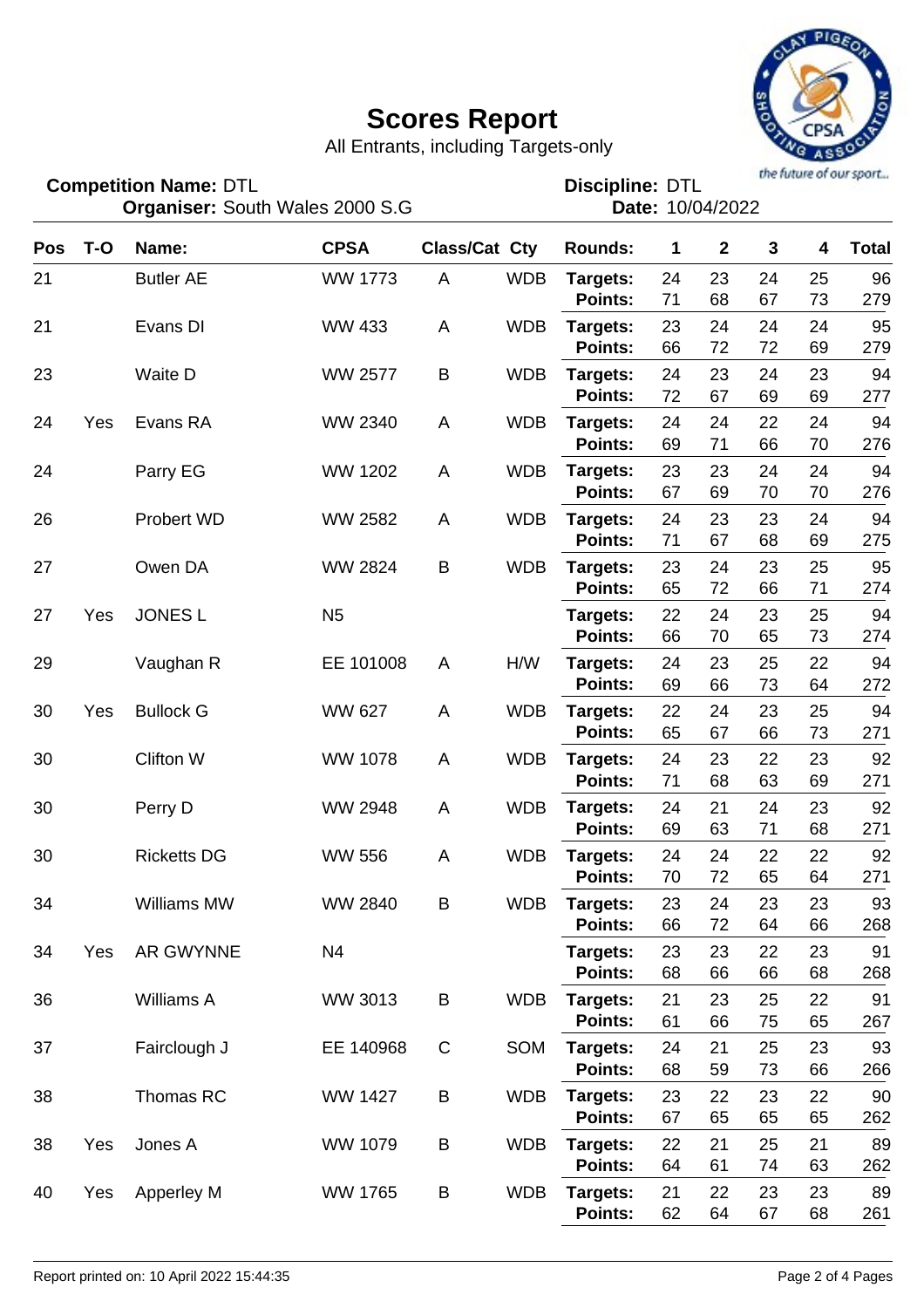

All Entrants, including Targets-only

DTL DTL **Discipline:**

|     |       | Organiser: South Wales 2000 S.G |                |              |                      | Date: 10/04/2022 |              |                |              |    |              |  |
|-----|-------|---------------------------------|----------------|--------------|----------------------|------------------|--------------|----------------|--------------|----|--------------|--|
| Pos | $T-O$ | Name:                           | <b>CPSA</b>    |              | <b>Class/Cat Cty</b> | <b>Rounds:</b>   | $\mathbf{1}$ | $\overline{2}$ | $\mathbf{3}$ | 4  | <b>Total</b> |  |
| 40  | Yes   | <b>Roberts E</b>                | <b>WW 280</b>  | $\mathsf B$  | <b>WDB</b>           | Targets:         | 22           | 24             | 23           | 20 | 89           |  |
|     |       |                                 |                |              |                      | Points:          | 65           | 71             | 67           | 58 | 261          |  |
| 42  |       | Evlambiou M                     | EE 123354      | B            | <b>GLN</b>           | Targets:         | 22           | 24             | 21           | 21 | 88           |  |
|     |       |                                 |                |              |                      | Points:          | 64           | 72             | 61           | 62 | 259          |  |
| 43  |       | Davies A                        | <b>WW 1962</b> | B            | <b>WDB</b>           | Targets:         | 24           | 21             | 23           | 22 | 90           |  |
|     |       |                                 |                |              |                      | Points:          | 70           | 59             | 64           | 65 | 258          |  |
| 43  |       | <b>Williams JG</b>              | <b>WW 2852</b> | $\mathsf C$  | <b>WDB</b>           | Targets:         | 21           | 24             | 21           | 23 | 89           |  |
|     |       |                                 |                |              |                      | Points:          | 60           | 69             | 61           | 68 | 258          |  |
| 45  | Yes   | Faulkner C                      | WW 2395        | $\mathsf C$  | <b>WDB</b>           | Targets:         | 20           | 24             | 20           | 25 | 89           |  |
|     |       |                                 |                |              |                      | Points:          | 59           | 70             | 56           | 72 | 257          |  |
| 46  | Yes   | <b>MIKE</b>                     | N <sub>3</sub> |              |                      | Targets:         | 20           | 24             | 22           | 22 | 88           |  |
|     |       |                                 |                |              |                      | Points:          | 58           | 71             | 61           | 66 | 256          |  |
| 47  | Yes   | <b>Chivers M</b>                | <b>WW 644</b>  | $\mathsf C$  | <b>WDB</b>           | Targets:         | 22           | 21             | 22           | 24 | 89           |  |
|     |       |                                 |                |              |                      | Points:          | 62           | 62             | 61           | 70 | 255          |  |
| 48  | Yes   | Jones JH                        | <b>WW 259</b>  | $\mathsf C$  | <b>WDB</b>           | Targets:         | 23           | 22             | 21           | 22 | 88           |  |
|     |       |                                 |                |              |                      | Points:          | 67           | 64             | 61           | 62 | 254          |  |
| 49  | Yes   | Lloyd GW                        | <b>WW 277</b>  | A            | <b>WDB</b>           | Targets:         | 22           | 23             | 22           | 20 | 87           |  |
|     |       |                                 |                |              |                      | Points:          | 64           | 67             | 64           | 58 | 253          |  |
| 50  |       | Davies E                        | WW 1414        | $\mathsf C$  | <b>WAL</b>           | Targets:         | 19           | 22             | 22           | 23 | 86           |  |
|     |       |                                 |                |              |                      | Points:          | 56           | 63             | 64           | 69 | 252          |  |
| 50  |       | Davies MJ                       | <b>WW 2608</b> | $\mathsf C$  | <b>WDB</b>           | Targets:         | 22           | 21             | 23           | 19 | 85           |  |
|     |       |                                 |                |              |                      | Points:          | 66           | 62             | 68           | 56 | 252          |  |
| 52  |       | Devaney TH                      | <b>WW 663</b>  | $\mathsf{A}$ | <b>WDB</b>           | Targets:         | 22           | 20             | 21           | 23 | 86           |  |
|     |       |                                 |                |              |                      | Points:          | 65           | 59             | 60           | 67 | 251          |  |
| 52  |       | <b>Faulkner RM</b>              | <b>WW 1759</b> | A            | <b>WDB</b>           | Targets:         | 21           | 23             | 18           | 24 | 86           |  |
|     |       |                                 |                |              |                      | Points:          | 62           | 66             | 53           | 70 | 251          |  |
| 54  |       | <b>Chivers RJ</b>               | <b>WW 327</b>  | $\mathsf C$  | <b>WDB</b>           | Targets:         | 20           | 20             | 22           | 25 | 87           |  |
|     |       |                                 |                |              |                      | Points:          | 57           | 58             | 63           | 71 | 249          |  |
| 54  |       | Clarke N                        | <b>WW 1798</b> | B            | <b>WDB</b>           | Targets:         | 23           | 22             | 21           | 21 | 87           |  |
|     |       |                                 |                |              |                      | Points:          | 66           | 62             | 61           | 60 | 249          |  |
| 56  |       | George S                        | <b>WW 2803</b> | B            | <b>WDB</b>           | Targets:         | 21           | 20             | 20           | 24 | 85           |  |

**Points:**

**Points:**

**Points:**

**Points:**

**Points:**

**Competition Name:**

56 **Targets:**

58 Yes **Targets:** Edwards FJ WW 109 C WDB

59 Yes **Targets:** Foster I WW 2890 B WDB

60 **Targets:**

**WW 2857** 

WW 3005

61 60 58 69 248

20 22 21 21 84 59 65 61 63 248

21 19 24 21 85 60 57 67 61 245

21 22 21 19 83 59 66 60 56 241

19 19 22 20 80 57 56 66 59 238